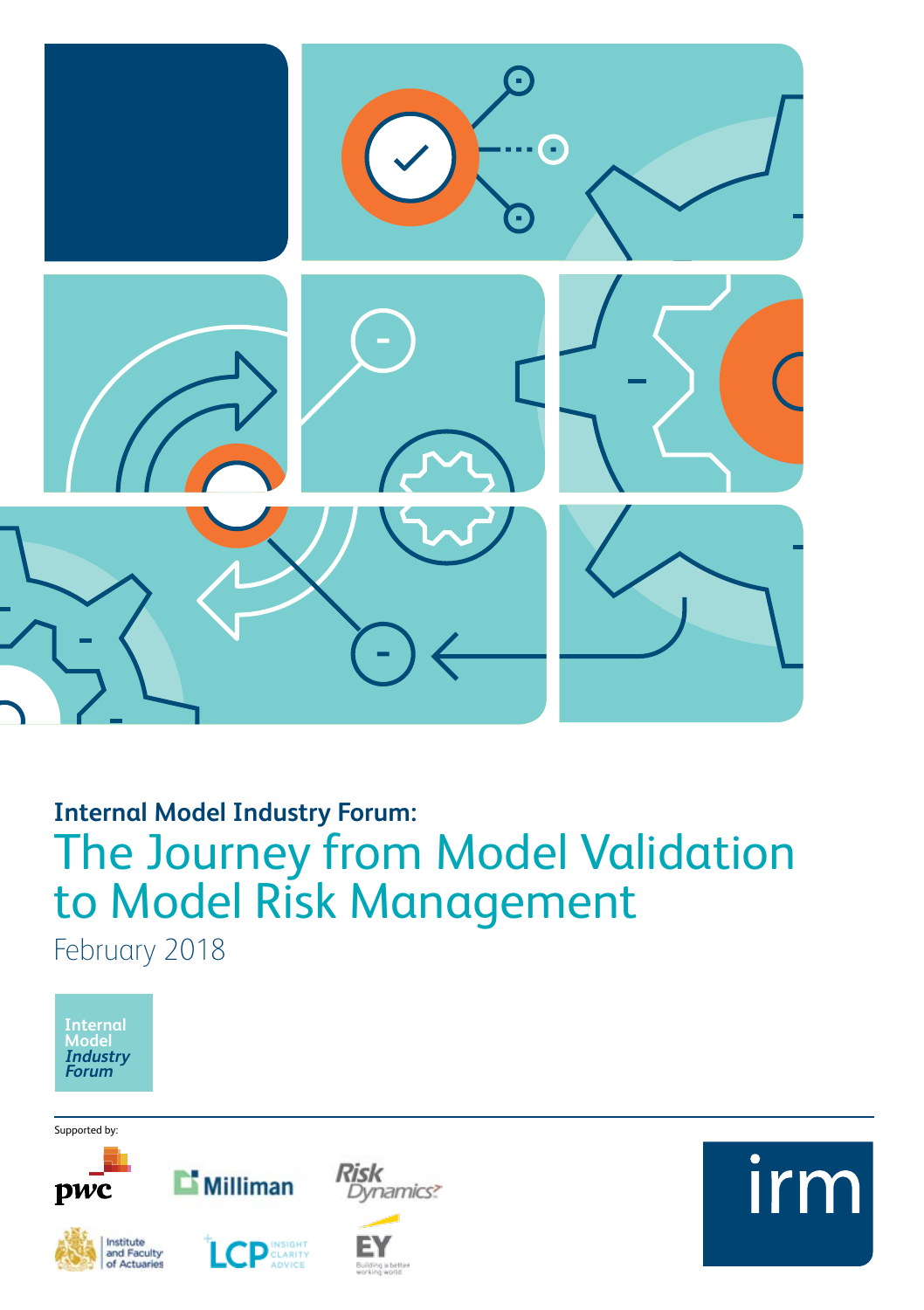| Foreword                                       | 3  |
|------------------------------------------------|----|
| Introduction                                   | 4  |
| <b>Executive Summary</b>                       | 6  |
| The Benefits of Model Risk Management          | 9  |
| The Current State of Model Risk Management     | 10 |
| Developing the Model Risk Management Framework | 15 |
| The ongoing Model Risk Management Cycle        | 23 |
| Our project team                               | 36 |
| Our steering committee                         | 37 |
| Additional MRM reference material              | 38 |
|                                                |    |

©2018 The Institute of Risk Management.

All rights reserved. No part of this publication may be reproduced, stored in a retrieval system or transmitted in any form or by any means, electronic, mechanical, photocopying, recording or otherwise without the express permission of the copyright owner. Permission will generally be granted for use of the material from this document on condition that the source is clearly credited as being the Institute of Risk Management.

IRM does not necessarily endorse the views expressed or products described by individual authors within this document.

# Contents Foreword



In order to gain approval for the use of an internal model, Solvency II, and indeed other regimes, requires insurers to perform independent validation to assess the appropriateness of the model for use and to help the Board understand the level of risk

or uncertainty within the model.

As a result, the discipline of validation is becoming more established, but there is a growing feeling that it has been primarily focused on the regulatory capital models and the wider topic of "model risk management" has yet to be fully explored.

This paper recognizes a changing world and acknowledges that:

- **Models are essential**: The world is changing so fast, that statistical models based on long data series are not possible; in order to assess future risk amounts, we need much expert judgement, properly controlled.
- **Model risk is not (necessarily) the fault of models or modellers**: The fast changing risk environment means that models need strong governance.
- **Models are vitally important to the Board and senior management to inform a range of business decisions**: Models are necessary to assess the cost of future products, to assess the liabilities in the current balance sheet, and to assess the cost of risk and capital requirements, i.e. the biggest numbers in the company. Hence, strong model management is vital to the success of the company.

Model risk management as set out in this paper should be a valuable risk management tool. It should add value for insurers by helping them to understand and manage the risk within models used in key business decisions. While regulatory models have been a focus, we expect that to change. If this paper helps to broaden the discussion and debate around what is appropriate approach to model risk management, then we have met the objectives we set ourselves.

I would like to thank the members of our project team for their extensive work researching and developing the thinking in this booklet. Our IMIF Steering Committee provided overall project guidance and peer review.

We are grateful to representatives from the Prudential Regulation Authority (PRA) and the Central Bank of Ireland (CBI), who have enabled us to maintain a continuous and positive dialogue between industry and the regulators on our work.

I would also like to thank Risk Dynamics for their sponsorship of this paper. As a not-for-profit organisation IRM is reliant on enlightened industry support to help us publish documents like this. It is this kind of support that helps us maximise our investment in the development and delivery of world class risk management education and professional development.

**Philip Whittingham BA (Hons) MBA ACII CFIRM Chair, IMIF Head of Model Validation and Risk Governance (including Operational Risk), XL Catlin.**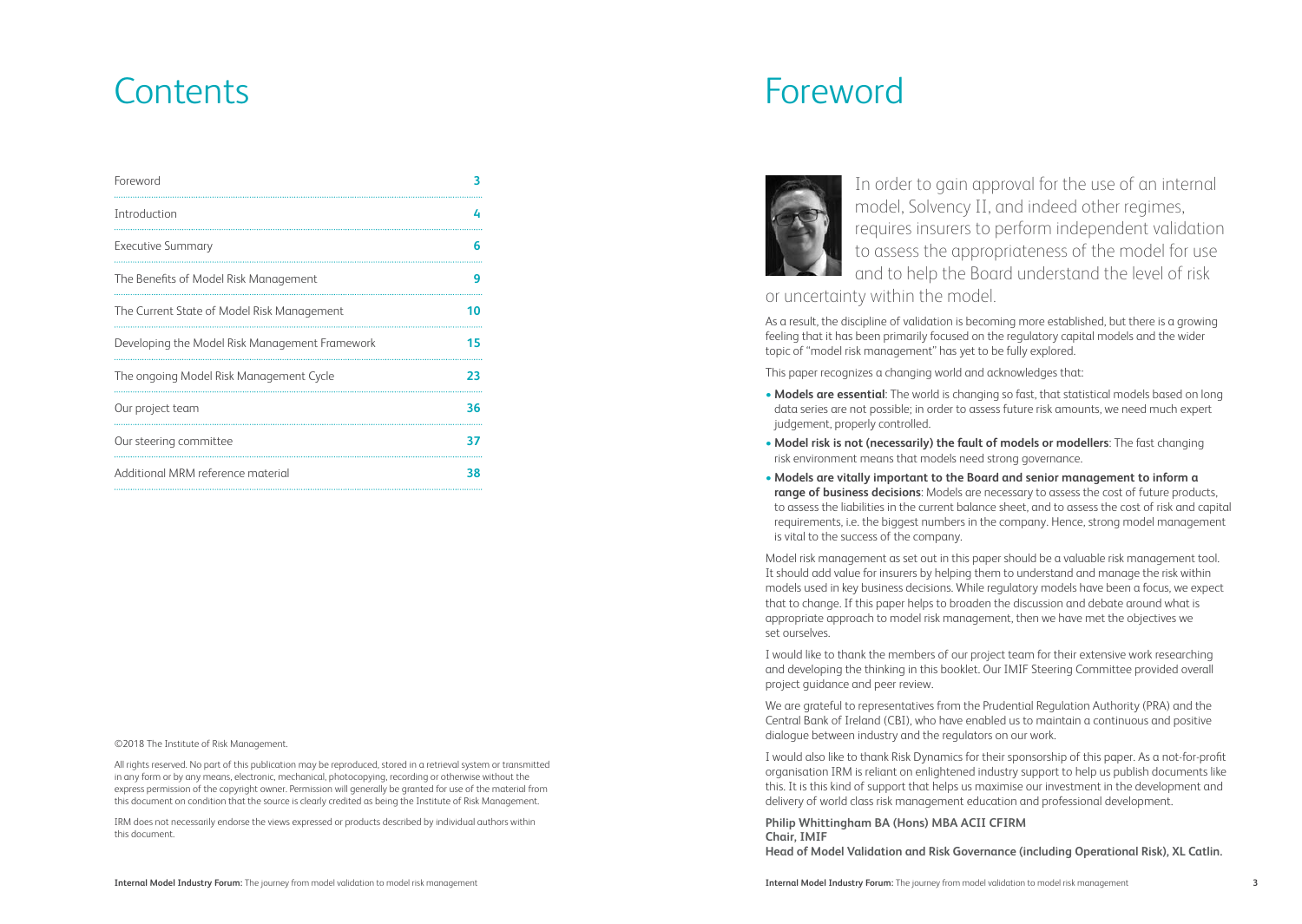# Introduction

### **Model validation vs. Model Risk Management**

Insurers have implemented internal model validation processes as part of their Solvency II IMAP, and this is now considered a "business as usual" activity in the industry. However, there is more uncertainty about what Model Risk Management (MRM) is and how it differs from the model validation process.

Fundamentally, **model risk management aims at ensuring that companies put in place the right level of controls for all material models supporting their business and decision-making processes**. In this context, MRM covers more ground than just model validation, although that would likely form part of the control environment. It considers model risk as a specific risk type, that should be managed similar to the other risks faced by insurers. This means that a thorough framework should be put in place to identify, assess, mitigate and monitor the evolution of model risk across the whole firm.

MRM addresses the entirety of a firm's model landscape, not just (regulatory) models requiring validation. For each model in scope, a sound MRM framework should define what is the right level of control required, which itself should depend on the impact the model could have on the business performance and reputation of the company.

A sound MRM framework is likely to include maintaining a model inventory that identifies who is accountable for each model and features each model's key characteristics. By clearly classifying models within the inventory, the efforts required to appropriately manage models can be determined in line with the model risk exposure and the risk appetite of the organisation. The inventory can also be used to capture risk mitigation actions taken in relation to models. As such, the MRM framework should improve the ability of an organisation to identify models that are not fit for purpose, allowing them to consider and prioritise the model developments required. Where this is not feasible due to time or resource constraints, further model controls or mitigating actions can be introduced to ensure no adverse outcome arises through use of the model. As a last resort, where significant uncertainty remains, insurers may consider the application of an uncertainty factor.

All three Lines-of-Defence have a role to play and the MRM policies should clearly delineate the responsibilities. These control activities will occur throughout the lifecycle of the model; from origination to retirement. A well-designed MRM framework should optimise the allocation of controls along the lines of defence and related functions, ensuring an efficient and effective control of model risk.

This paper recognises the latest developments around MRM regulation in the banking industry and forms a view on how these may be applied in a subtly different manner such that they remain appropriate, and maximise value, to the insurance industry.

# Outcomes of poor MRM in practice – Tacoma Narrows

The Tacoma Narrows bridge was a suspension bridge that opened on the 1st of July 1940. During the lifetime of the bridge, it swayed violently in the wind. This was due to an effect known as "aerodynamic flutter" which was unknown at the time of its design. As a result of this, it hadn't been included in the engineering models of the bridge. A number of measures were taken to try to control the vibrations. However, due to a lack of understanding of the effect, they were unsuccessful. New models of the aerodynamics of bridges were developed, and a redesign of the bridge was proposed on the 2nd of November 1940. Unfortunately, this was too late, as the bridge collapsed on the 7th of November.

The bridge pushed the boundaries of design at the time, with a very slender deck. The failure to validate that the existing models still applied in these circumstances led directly to its failure.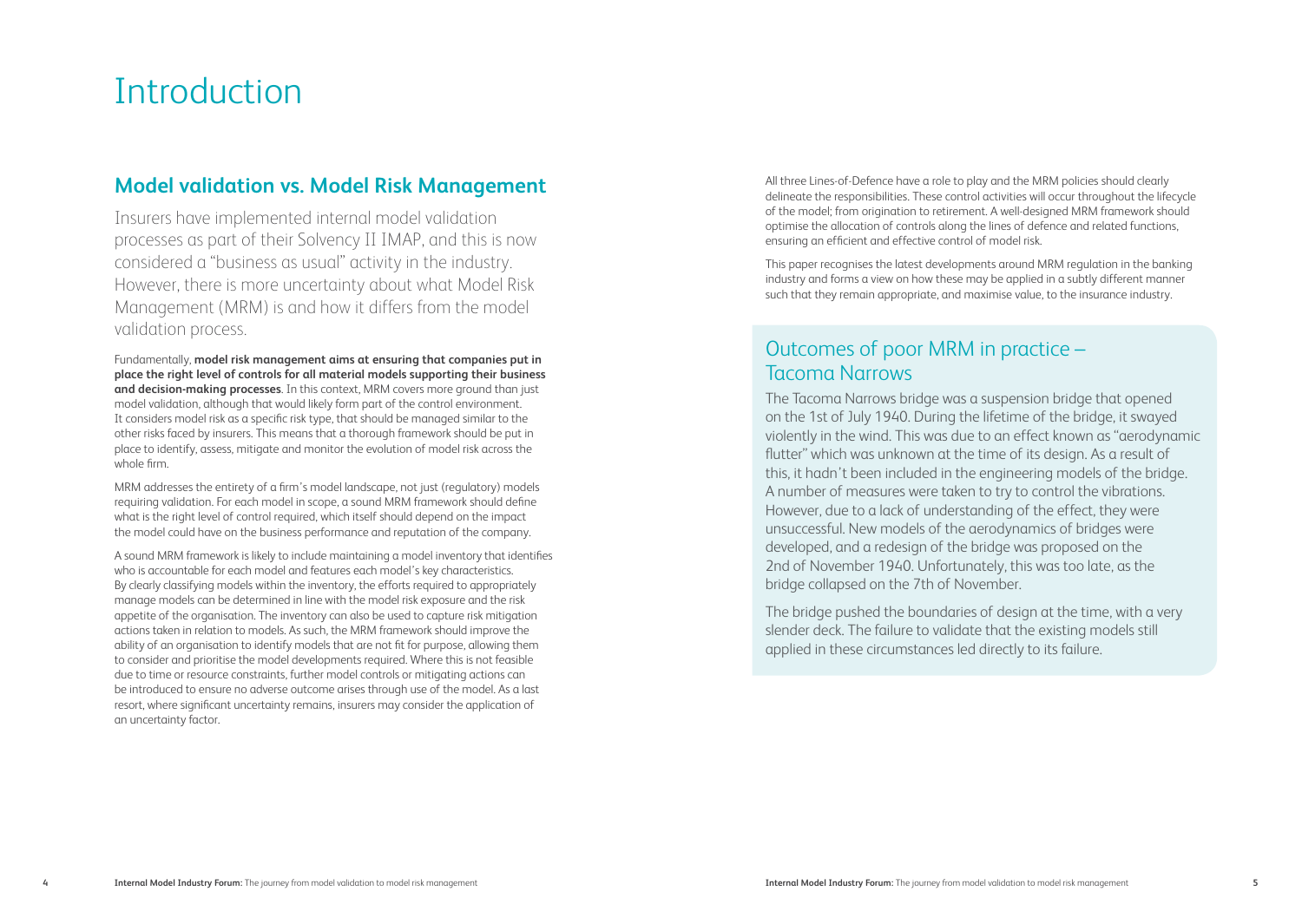# Executive Summary

Given the growing risk posed by models, Model Risk Management (MRM) is becoming a key part of risk activities across financial services and is, an emerging discipline within insurers. MRM activities are expected to be of increasing importance to insurers in coming years.

This paper sets out an approach to the creation and application of MRM within a firm that encourages a risk based approach, specific to the individual firm's risks and culture with the intention of improving decisions. In particular, model validation functions and processes to date have been driven by regulatory requirements as opposed to a firm's own perception of model risk. This driver has created an inconsistency in the level of assurance undertaken for Solvency II Internal Models versus other models used to support key business decisions, that could be considered at least equal in materiality.

A wider model risk management approach aims to create consistency, supported by company defined materiality thresholds (based on company model profile and risk profile) and commensurate control principles for all models.

This includes classifying models so as to apply the appropriate level of discipline and testing to mitigating model risk. By integrating model risk firmly within a company's risk appetite, visibility is achieved and a proper level of attention can be applied to it.

Good MRM will allow firms to make the most efficient allocation of resources and maximise the benefit they achieve from their investment. A thorough approach to MRM will also allow insurance entities to refocus their effort across their business in a proportional manner, targeting key areas of risk which may have seen less focus in recent years due to the overemphasis that has been placed on the internal model by regulatory changes. In addition, careful consideration when setting a MRM policy should also ensure there is an enhanced level of efficiency around the model control framework employed across an organisation. Finally, a strong MRM process can lead to improved capital usage and more stable profits. As such, this can act as a competitive advantage for a firm. In addition, careful consideration when setting an MRM policy should ensure there is an enhanced level of efficiency and consistency around the model control framework employed across an organisation.

The recent consultation paper from the PRA on banks stress testing (CP26/17) puts a specific emphasis on model risk. Although the focus is currently on the banking side, it might soon extend to insurance as well.

Firms can take a lead on the practice of MRM within insurance through being proactive in developing MRM policies and reducing the impact of "bad" models which will ultimately lead to bad decisions.

### Mercator Projection

The Mercator projection converts the surface of a sphere onto a flat map. It does this in a way such that straight lines maintain their bearing. This is important for sailors, so that they can tell what bearing they need to take to reach their destination. However, to achieve this feature, it stretches North-South distances at higher latitudes. As a result, this map is not appropriate for measuring distances or areas. This is an example of a model that is perfectly adapted for its original use, but is inappropriate for using outside of these limitations.

# **What is Model Risk and Model Risk Management?**

Model Risk Management was originally developed within the banking industry. As a result, most of the definitions of model risk and model risk management come from this source. The most commonly used definition of model risk comes from the Federal Reserve's letter on Model Risk Management "SR11-7".

SR11-7 defines model risk as "the risk of adverse consequences (e.g. financial loss, poor business or strategic decisions, reputational damage) arising from decisions based on incorrect or misused model outputs".

Model risk management extends significantly beyond model validation. Model validation is just one control activity in the Model Risk Management process.

The following table highlights the main differences between Model Validation and Model Risk Management.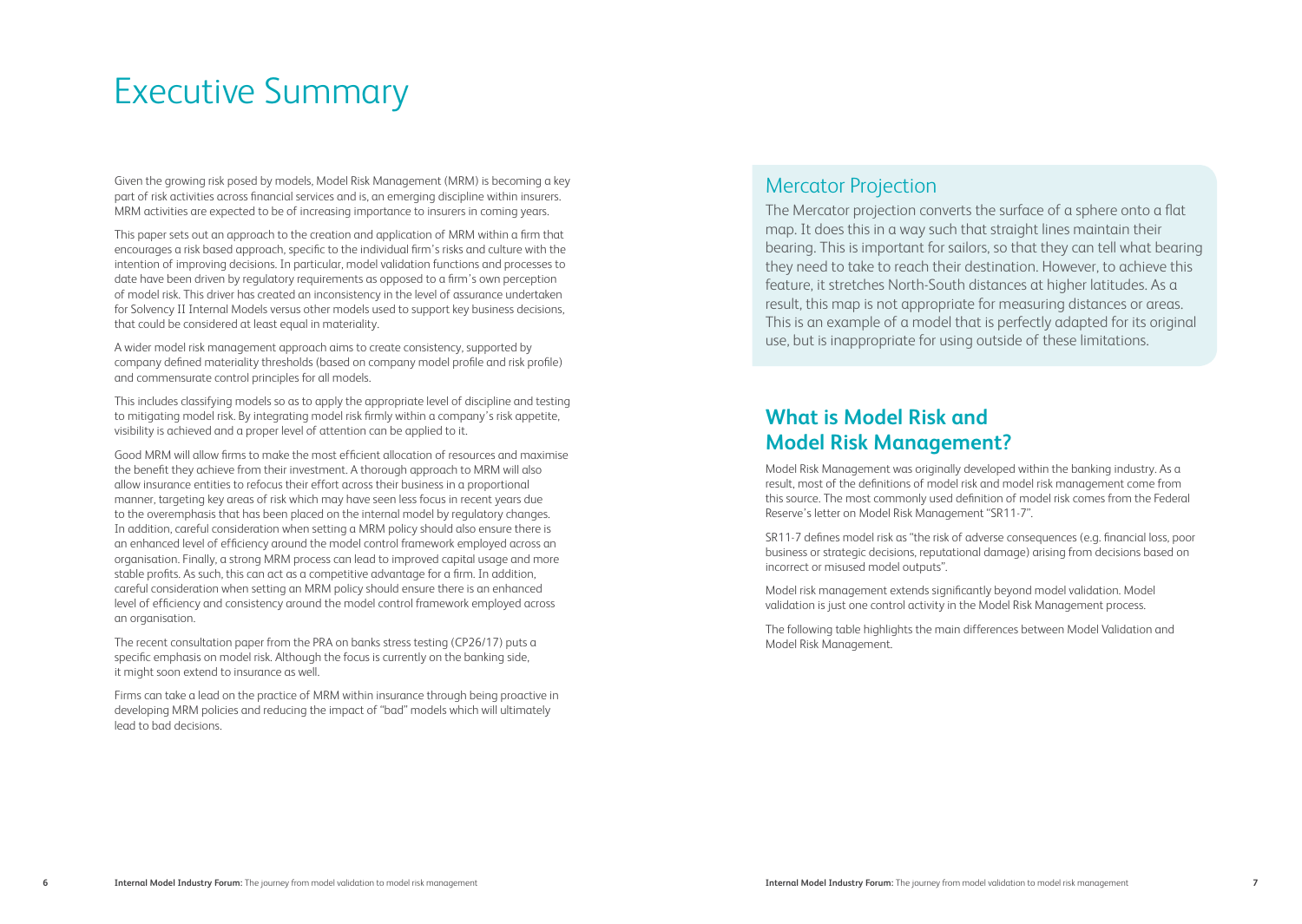|                | <b>Model Validation</b>            | <b>Model Risk Management</b>                                                                                   |
|----------------|------------------------------------|----------------------------------------------------------------------------------------------------------------|
| Nature         | <b>Control Activity</b>            | <b>Control Process:</b>                                                                                        |
|                |                                    | • Managing the model inventory                                                                                 |
|                |                                    | • Setting overall model governance<br>standards, e.g. development, testing<br>and monitoring (including 1 LoD) |
|                |                                    | • Ongoing monitoring of model risk                                                                             |
|                |                                    | • Reporting to the board on model risk                                                                         |
|                |                                    | • Managing committee authorizing<br>exceptions for model use                                                   |
|                |                                    | • Measuring model risk for capital<br>purposes                                                                 |
|                |                                    | • Understanding model limitations                                                                              |
|                |                                    | • Appropriate responses to model<br>limitations                                                                |
| <b>Scope</b>   | <b>Regulated Models</b>            | Material models                                                                                                |
| Responsibility | 2nd line of<br>defence             | All 3 lines of defence                                                                                         |
| <b>Testing</b> | Defined by<br><b>Regulations</b>   | Determined by Model Risk Appetite                                                                              |
| When applied   | Mostly end of<br>modelling process | Throughout modelling process                                                                                   |

# The Benefits of Model Risk Management

Good model risk management can help **prevent losses arising from issues with models**. Such losses can be caused by problems in the model design, implementation or a lack of understanding of the model outcomes.

The following key benefits can be obtained through robust model risk management:

- **Reduced likelihood of poor decisions** decisions based on the outcome of a model where the model is not fully understood may result in a misinformed decision being taken.
- **Holistic view of model risk, not solely confined to regulatory models** widens the scope of consideration to models that are not subject to regulatory requirements but may still materially impact the business i.e. helps broaden the view of model risk beyond the capital model.
- **Maximise cost/benefit allocation of resources** can identify areas where the most benefit will be obtained through model improvements or where the addition of a new model or control may be beneficial to an organisation which in turn will ensure resources are allocated to the areas yielding the greatest overall impact on the business.
- **Embedded understanding within the culture of an insurer that models are inherently risky** – will lead to better communication with stakeholders.
- **Improved control efficiency** improved understanding of the model control framework will allow identification of potential duplications or inefficiencies (e.g. excessive use of manual procedures) across different regional offices, business unites or teams that can then be addressed. Ensuring that control levels are consistent between business units will also help to reduce risk.
- **Greater understanding of model assumptions, limitations and output** will help ensure appropriate conclusions are drawn from the models and reduce the likelihood of models being used to influence decisions in situations where they are unsuitable.
- **Capital benefits** better informed view of capital buffers, reduced capital requirement through lower likelihood of uncertainty loadings.
- **Increased confidence in the business planning process** through reduced volatility in the capital calculations and greater confidence through better informed planning assumptions.
- **Portfolio optimisation** due to a more accurate estimation of risks.
- **Prevent issues occurring, before they arise** There is a natural human tendency to prioritise models which have recently caused problems. Strong MRM should improve the ability of an organisation to spot potential problems at an earlier stage, allowing remediation activities to take place, minimising the future impact on the bottom line.
- **Improved operation through better documentation** a consistent approach can be taken across an organisation, ensuring documentation exists and is proportional to the models considered.
- **Enhanced reputation of the overall risk management function** MRM feeds into the overall approach to managing risks within an organisation which can in turn influence credit ratings and the ability to retain and attract new business.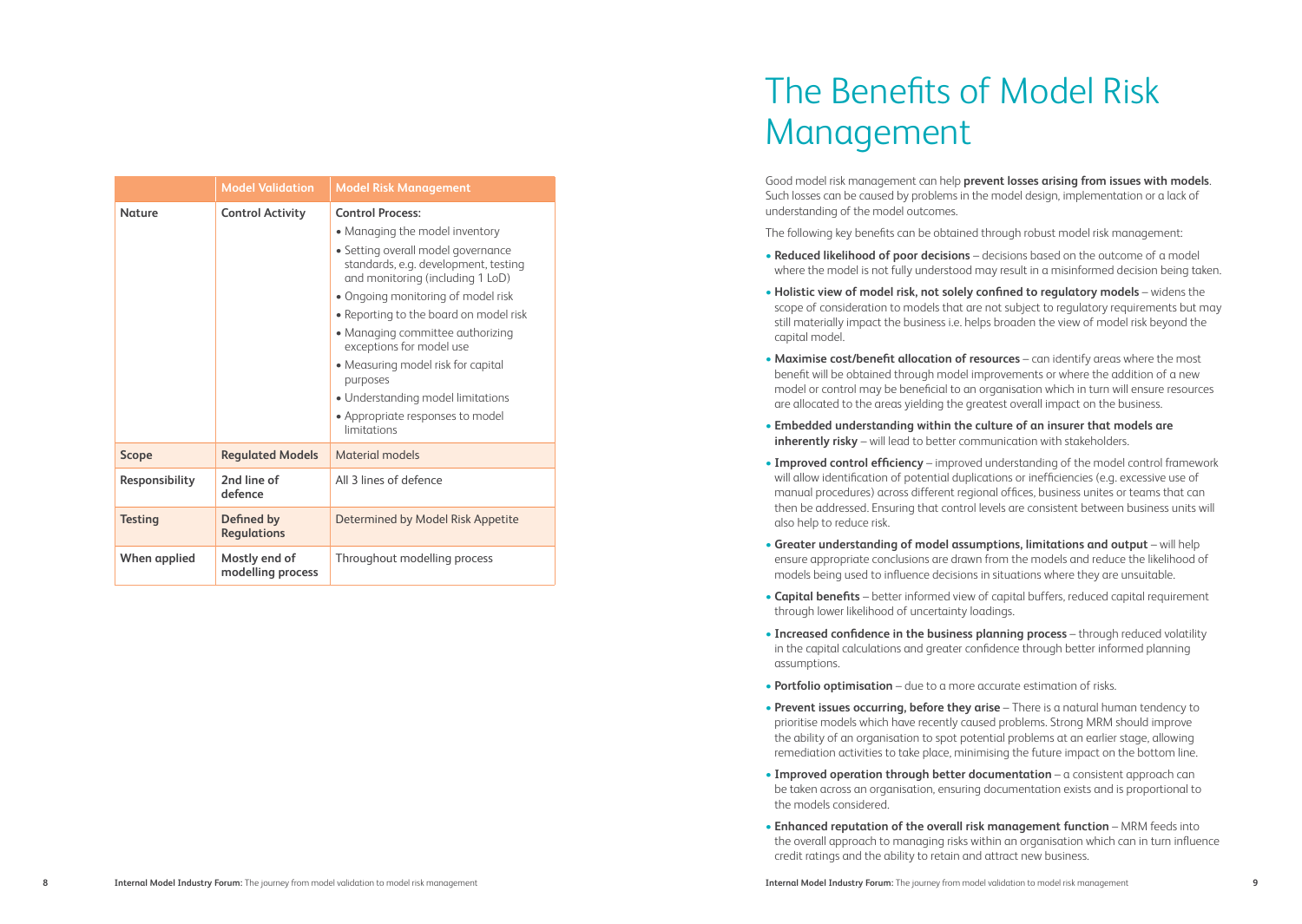# The Current State of Model Risk Management

As part of the preparation for this white-paper, we surveyed a range of insurers, with annual Gross Written Premiums ranging from less than £200M to more than £20B. Their operations spanned Life insurance, Property and Casualty, Pensions, Asset management and Banking. The companies span the globe between them, with every major market covered.

#### **Which model control functions does your company have?**



#### **Who is responsible for approving models (initial and ongoing)?**



Almost all the respondents had actuarial and risk oversight functions involved in Model Risk Management activities, as well as the model validation and financial control functions. All companies had some form of oversight over MRM, but the seat of this varied considerably. In most companies, the Board Risk Committee is responsible for approving regulatory models and providing oversight. A model approval committee is also a common source of governance. In the case of non-regulatory models, the approval process may take place at a less senior level with sign-off from a change board, function head or equivalent.

A clear area of focus for some companies was expanding the scope of MRM to encapsulate more than current regulations (e.g. Solvency II) require. However, other companies where MRM was more established are looking more at the efficiency and effectiveness of the MRM process.

Several companies consider regulatory models to be outside of the scope of MRM. This may be due to the desire to maintain a separate framework for regulatory models such that the standard for MRM around non-regulatory models is one that suits the requirements and reflects the individual risks of the firm, rather than to pass a regulatory hurdle. Another instance where this may be the case, may be in relation to models such as the standard formula for Solvency II, where the model is predetermined. This makes perfect sense; however, we would expect to see some form of testing of the implementation of the model. For instance, a common control environment would reduce the risk that the data-sets or assumptions used were inconsistent. This is confirmed by the fact that nearly all companies apply model validation to regulatory models. There is a wide range of approaches to model validation, including companies which apply model validation to immaterial models.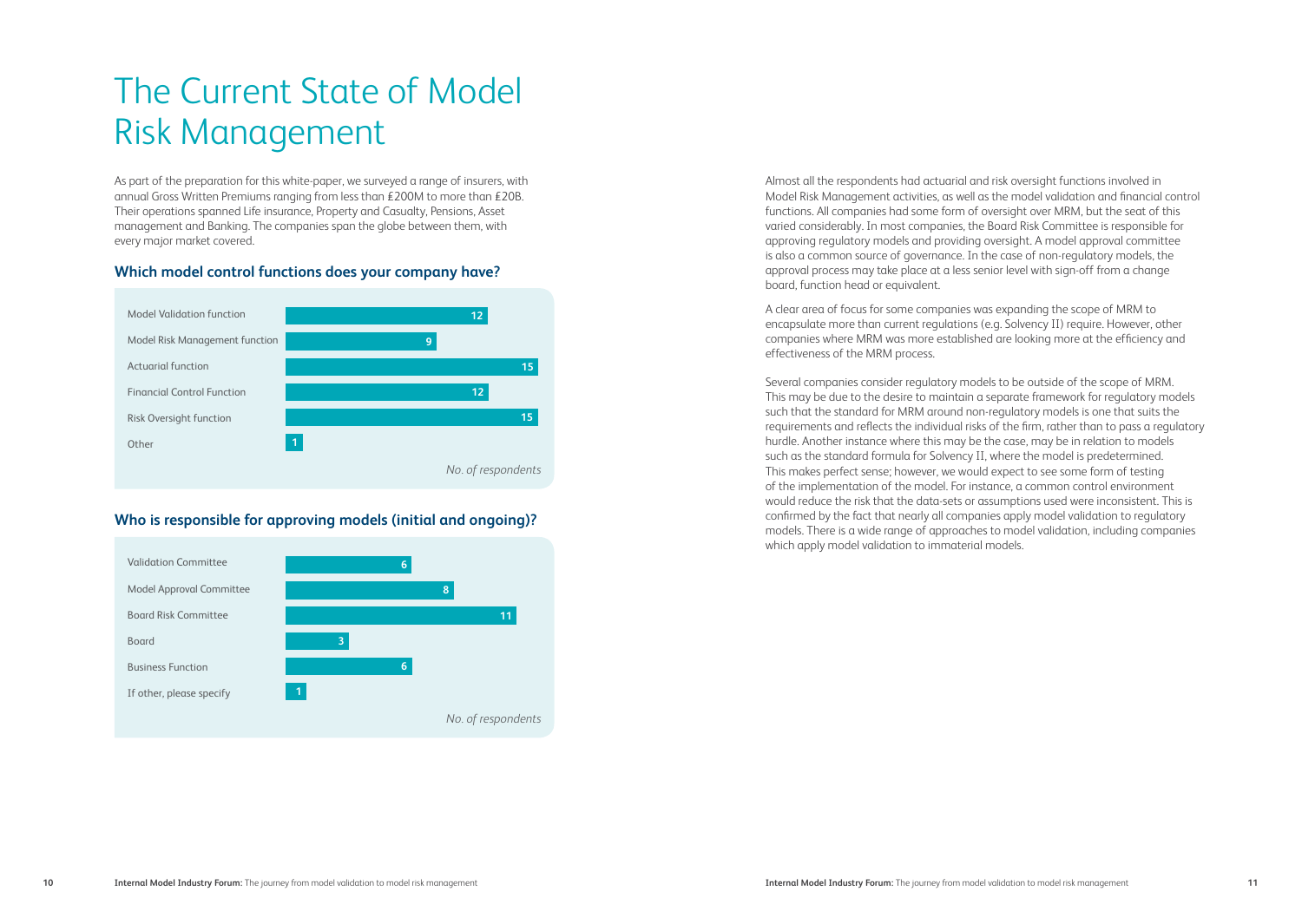#### **What type of models are considered out-of-scope for the Model Risk Management or Validation function?**



In terms of priorities for MRM, validation of new models and process efficiencies were frequently mentioned. A number of companies are still looking at regulatory approval as a priority.

Most companies reported group MRM functions (where they existed) of 2-5 people. The companies employing the most people in MRM across the company are also the most likely to be considering a decrease in headcount. This contrasts with the general trend, which is one of status-quo or an increase.

The most common skills required for MRM were Actuarial and modelling, with communication skills another strong requirement. Relatively few companies saw the ability to challenge or to have a holistic understanding of the business as important.

#### **What is the size of your group model risk management function?**



All companies use internal, on-shore staff for model control activities, with about half using external staff in addition.

In terms of whether a model is included in the scope of MRM, regulatory requirements and materiality are the most frequent model determinants, with other considerations being significantly less common. Model materiality is typically determined by its exposure, application and use.

The activities performed as part of a model review naturally varies with the intensity of the model review. For a high-intensity review, back-testing, reviewing model governance and documentation are the most frequent activities.

#### **Which criteria are used to determine the most relevant models (to be included in the MRM scope)?**



Where a model inventory is kept, this is typically in standard office tools, with a limited number of companies having their own, internally developed systems. The use of vendor systems, whilst available, is not widespread.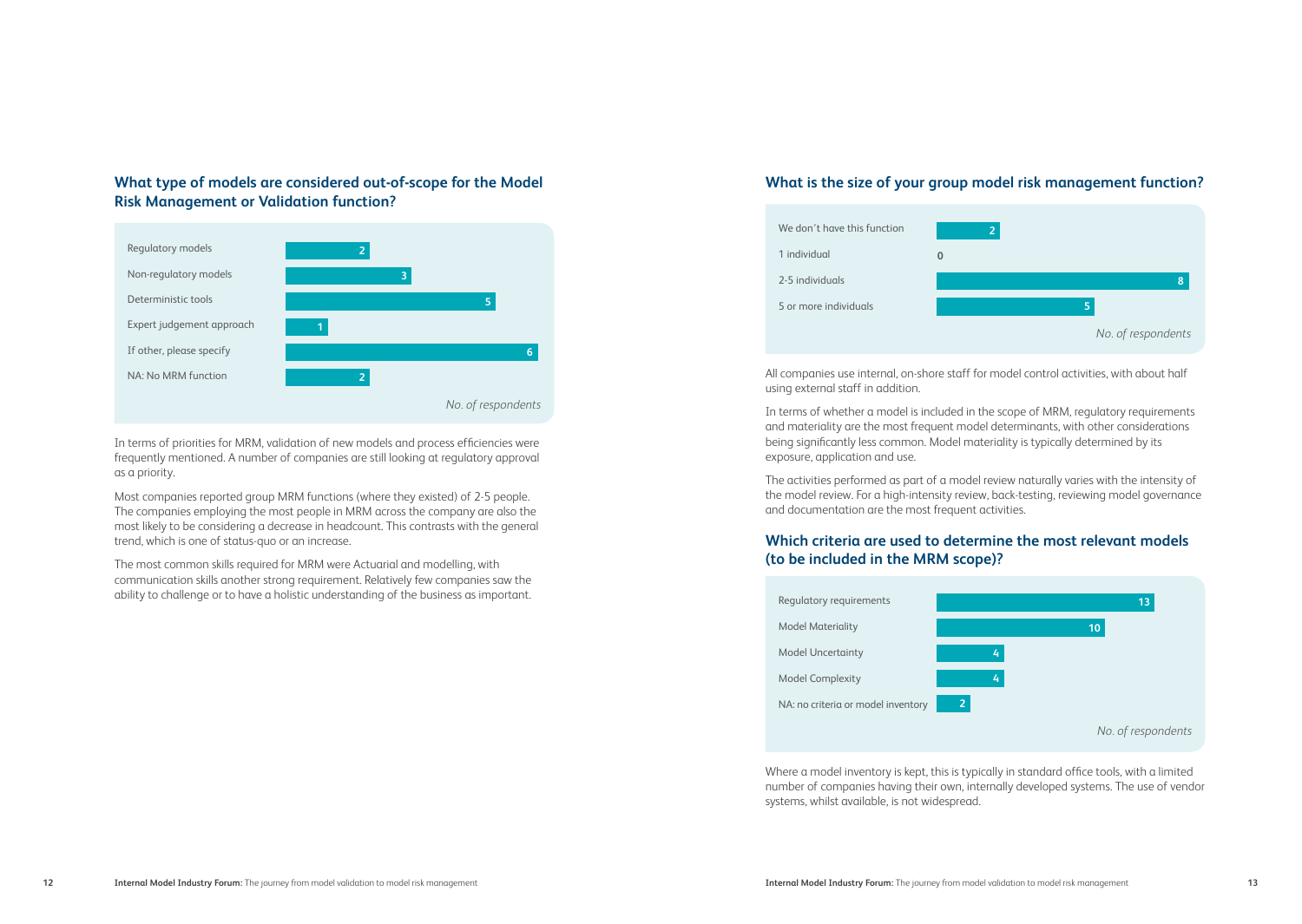#### **What system(s) do you use to maintain the model inventory?**



Only a quarter of the companies in the sample have model risk metrics linked to their statement of model risk appetite, with the others not reporting on model risk, or only doing so qualitatively.

A large number of respondents considered improved accuracy, stability and consistency of results as being a driving force behind MRM. It is good to see that most companies do not just see MRM as a regulatory requirement and expect to gain business benefit from it.

#### **What is the driving force behind Model Risk Management for your company?**



# Developing the Model Risk Management Framework

#### **Developing the MRM Framework**



Each firm will want to develop a Model Risk Management (MRM) framework that is in-line with its general risk management and governance processes. Despite specificities in implementation due to a company's culture, there are however significant commonalities between the approaches taken by different firms.

# **Define model universe and landscape**

#### **Developing the MRM Framework**

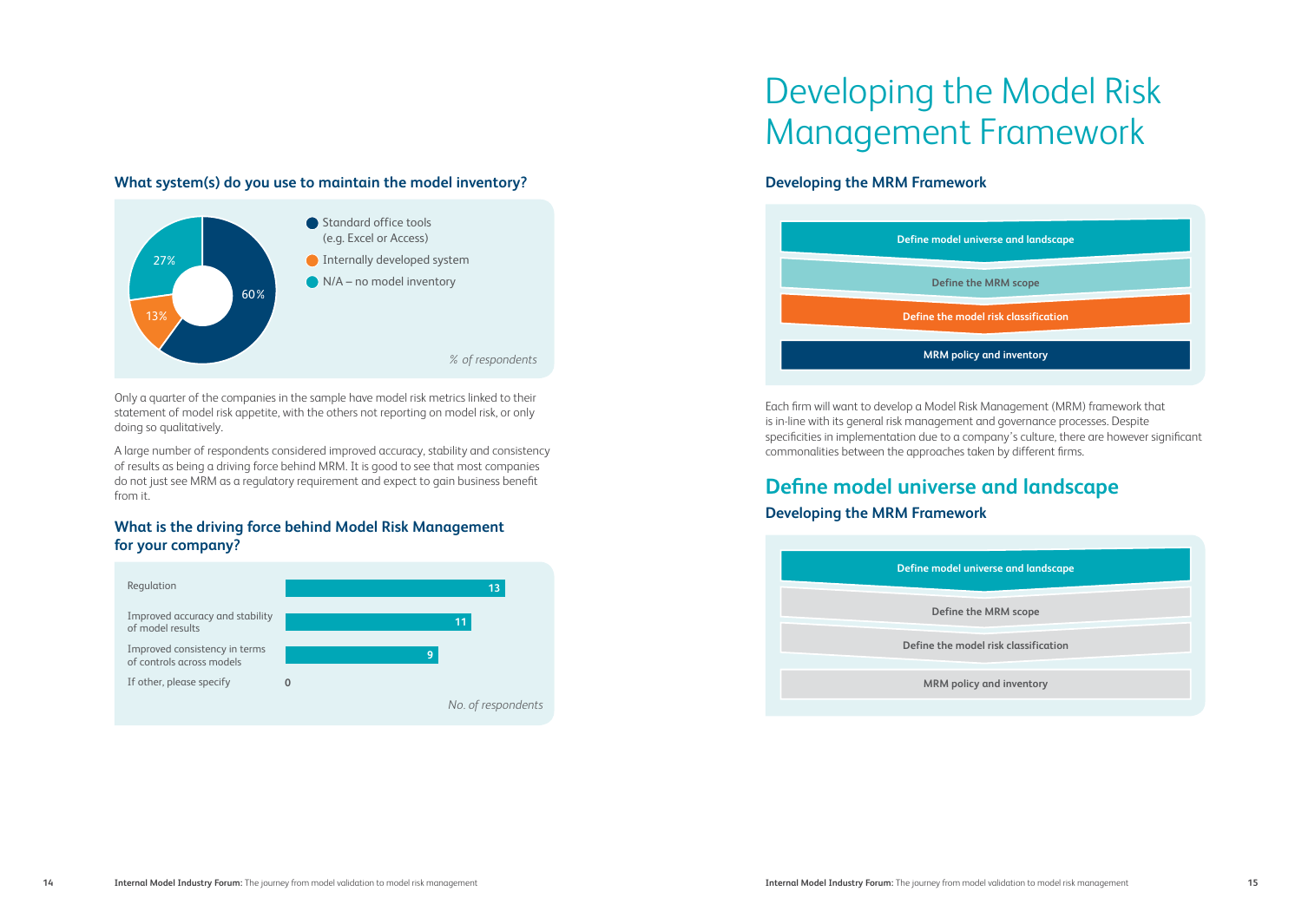### **What is a model?**

Many insurance companies use informal definitions of models, and rely on judgement as to what is or is not a model. Despite this, it is helpful to have a more formal definition of a model, as this helps prevent disagreements about whether a tool is a model or not, and therefore whether it requires a full governance process. A commonly used definition is that provided by the Federal Reserve's SR11-07:

*"The term model refers to a quantitative method, system or approach that applies statistical, economic, financial or mathematical theories, techniques and assumptions to process input data into quantitative estimates. A model consists of three components: an information input component, which delivers assumptions and data to the model; a processing component, which transforms inputs into estimates; and a reporting component, which translates the estimates into useful business information."*

# **How is the model universe identified?**

Key to being able to apply a model risk management framework is the ability to identify the models being used in the company. The first approach is a bottom-up approach, which looks at each of a firm's quantitative tools being used in all its processes, and then decides whether they are models, and progressively builds this inventory. The second approach is a top-down approach, which starts from the measures being used by management in their key decision making and identifies all the models that are used to produce these measures. By drilling down through the chain of models (as there are dependencies between models), an inventory of the most material models can be built.

The top-down approach has a number of advantages. The first is that it is much more efficient to quickly obtain a good understanding of the most material models for the company, including their relationships. It is also not prescriptive in terms of categories of models to scope, as it is based on actual use in key decision processes.

The bottom-up approach in theory provides a comprehensive coverage of all models, but may be more onerous to deploy. This approach is mandated for large institutions within the U.S. banking industry to structure their model inventory, and has resulted in significant volumes of work. One important factor to note is that even when applying a bottom-up approach, some models may still be missed perhaps as a result of new models not being added to the inventory at the point at which they are deployed or models simply not being adequately identified during the discovery phase.

In conclusion, a bottom-up approach requires more work than a top-down one, but a top-down approach is possibly more focussed. When selecting the approach to follow, organisations should ensure that all activities are helping to improve the overall risk management approach while maintaining the most appropriate cost/benefit ratio. In addition, it is vitally important that the inventory is kept under regular review to ensure it remains up to date and the full benefits of MRM can be achieved.

### **Define model risk management scope**

#### **Developing the MRM Framework**



This paper proposes that all of a firm's models should be within the scope of MRM. This avoids disagreements about whether the policy applies to a particular model or not. The policy should be set by firms in a manner that allows them to effectively apply and manage their controls framework through a principle based approach with specific reference to their own view of risk and materiality. The policy should ensure that the level of controls applied to each model remains proportional to the risk it presents. By classifying models within the framework, the effort required to implement MRM can be fitted to the need for it. By having non-onerous requirements for the lowest risk or materiality level model, there can be little disagreement about the inclusion of any particular model.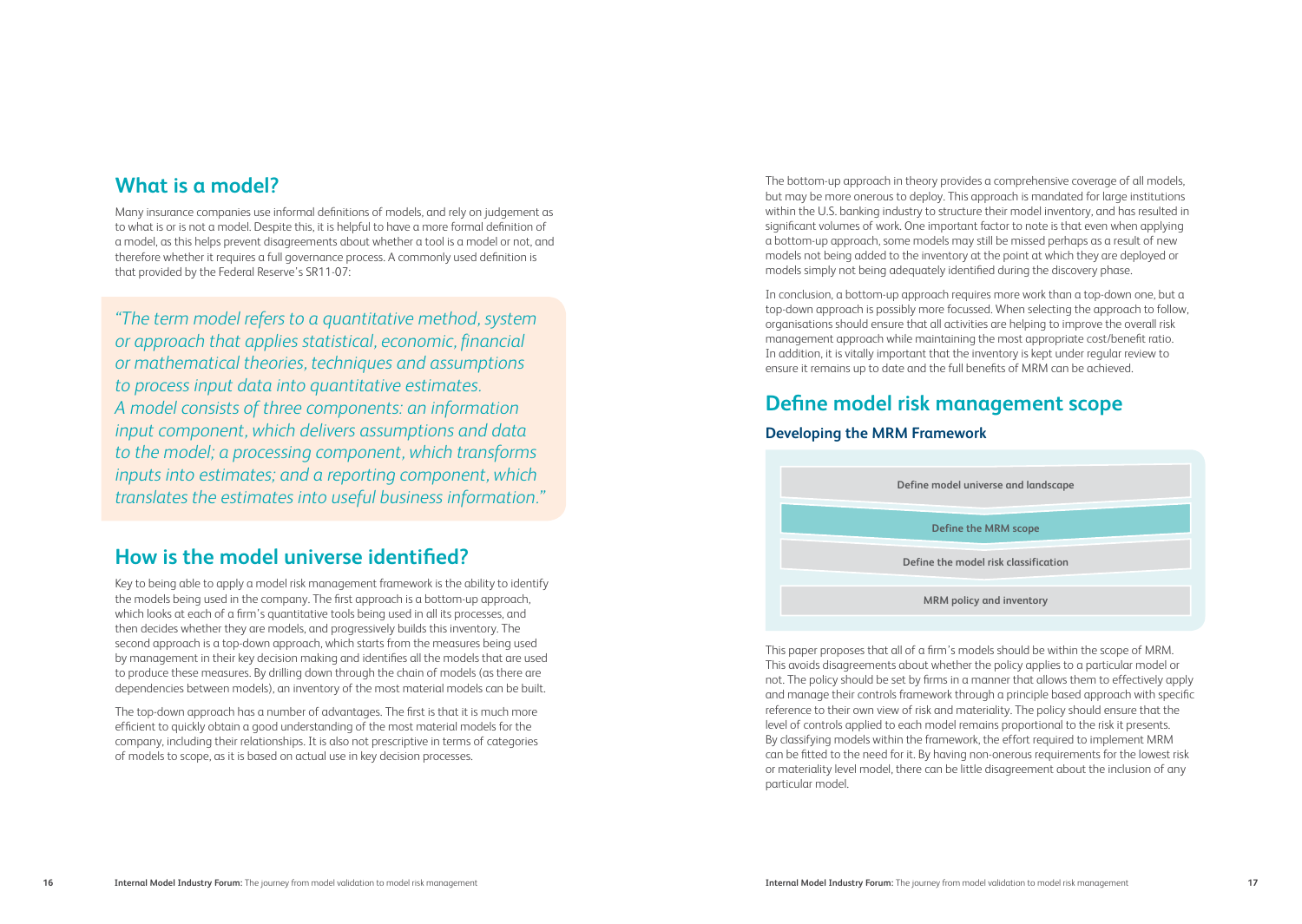In order to best fit within the firm's governance framework, it is likely that the MRM policy will cover the responsibilities of each of the three lines of defence.

The MRM policy should cover all stages of a model's lifecycle, from origination through development, validation, deployment, monitoring and replacement. The Risk or CRO function will own, monitor and report on the overall MRM policy. The implementation of the policy including the creation of more detailed policies and development standards will be with the various model owners.

The policy should also define core principles guiding the governance of models, typically along the following dimensions:

- **Responsibility** each model should have a single owner, ideally this accountability should reside with the final users of the model (and not necessarily the developers).
- **Explainability** the model outcomes, including their dynamics and limitations, should be understandable by the model users.
- **Accuracy** the accuracy of the model outputs should be tested, in proportion to its materiality.
- **Auditability** interested third parties should be able to probe, understand, and review the behaviour of the model through disclosure of information, including through provision of detailed documentation and/or permissive terms of use.

The use of models and their results should be controlled by the MRM policies. Ideally, each model should have a list of approved and non-approved uses. However, it is understood that this in itself can become a time-consuming exercise and as such, over-arching policies may be useful to define the uses of groups of models.

It is expected that all the above principles should be implemented with proportionality, which should itself depend on the relative importance of the model considered, represented by its classification.

To govern the operational aspects of MRM, insurers may wish to rely upon the overarching principles laid out in the MRM policy itself or alternatively put in place sub-policies that will provide further guidance at a more granular level for specific groups of models. The ultimate decision as to whether sub-policies are required will reflect the individual culture of each organisation.

# **Define model risk classification**

#### **Developing the MRM Framework**



The classification of models within the model inventory should enable models to be subject to a level of control appropriate to the level of model risk arising from them. This could involve defining a formal risk score or a more 'high level' model risk ranking. The ranking should be linked to the risk of losses arising from deficiencies in model development, implementation or misuse. Mitigating factors for model risk such as model development, model controls or uncertainty factors should be deployed relative to this classification. This will ensure that resources allocated to model controls and development will be deployed in an efficient and effective manner.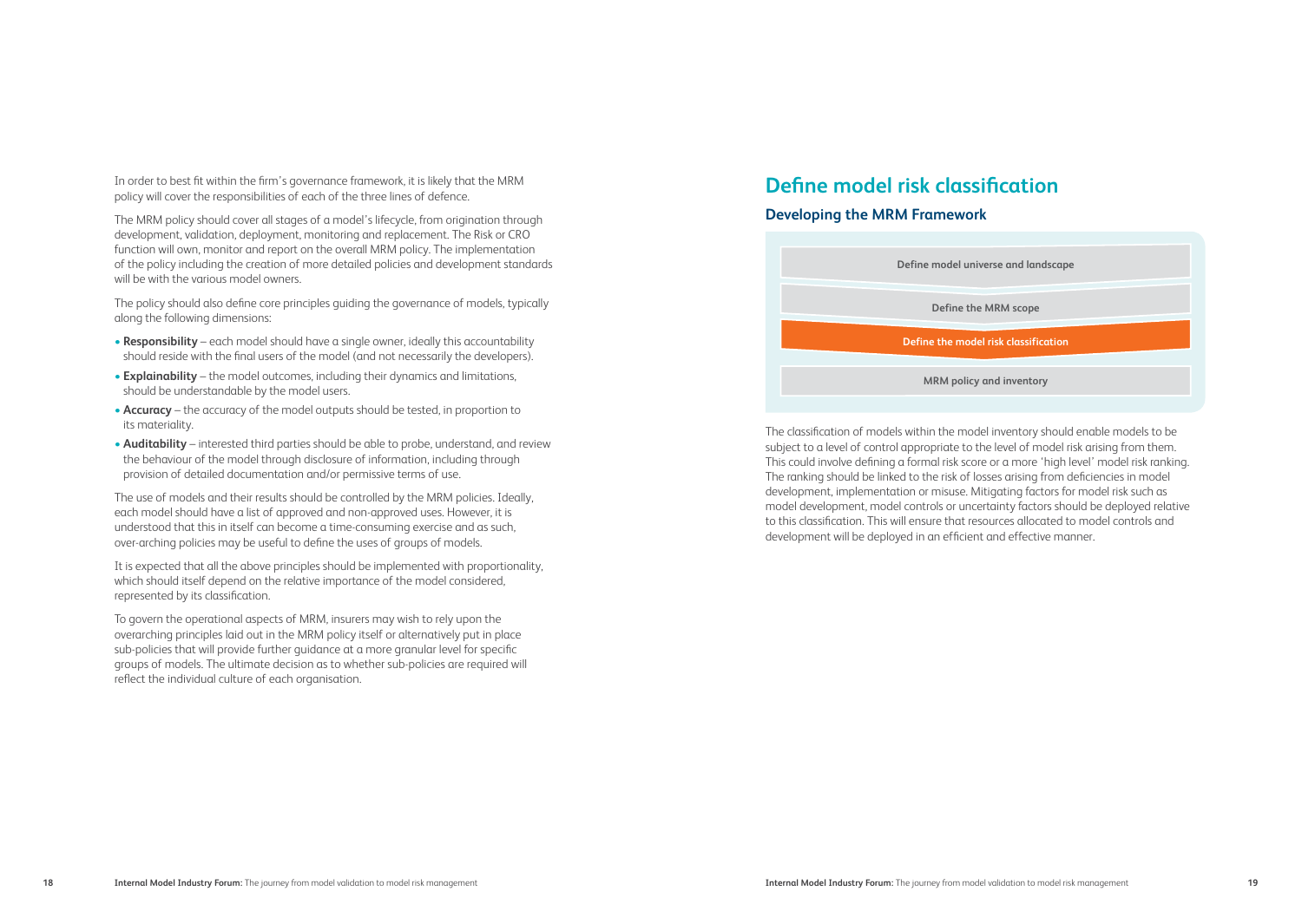# Outcomes of good MRM in practice – Delta Works

A study done by the Dutch Rijkwaterstaad in 1937 showed that the flood defences of the South-West River Delta were inadequate to withstand a major storm-surge. Instead of building protection sufficient to deal with past floods, the Delta works commission developed a new conceptual framework. Acceptable limits were placed on the probability of flooding in different areas.

Following the devastating floods of 1953, the plans were revived and a comprehensive system of defences was developed.

Although building of the system was completed in 1997, regular reviews are conducted to allow for changing circumstances, such as climate change induced sea-level rise.

Due to the comprehensive model development and sound model risk management, there have been no breaches of the system to date.

Often, models are classified according to their materiality, complexity and/or regulatory scrutiny.

The model materiality is typically assessed through a combination of business exposure (the relative size of activities that are covered by the model) and of its use (whether the business processes are more or less reliant on the model outcomes).

The complexity relates to the nature of the model design (e.g. sophistication of the techniques and/or number of assumptions) and/or of the overall environment (e.g. data/process flows) in which the model operates.

Separate classifications can be set aside to meet regulatory requirements, for instance, there could be a specific classification for the Internal Model and those that feed results into it.

Where models have been classified within the MRM framework, there should be regular reviews of the classification, so that the classification remains relevant. These reviews should take into account changes in the business environment and use of models, as well as any coding or data changes.

# **Model risk management policy and inventory**

#### **Model risk management policy and inventory**

| Define the model risk classification |
|--------------------------------------|
| Define the MRM scope                 |
| Define model universe and landscape  |

As previously mentioned, a robust MRM framework requires establishing an inventory of models. Aside from listing each material model, and its classification, what additional information is useful in the inventory?

Any data which has been used to classify each model is useful, and should this information change, will likely drive a reassessment of the model classification.

The model owner and developer is also valuable, as are links to the relevant documentation. With these included, the inventory can be a living document that has clear business uses beyond the need to comply with the MRM policy.

Any processes that the model is used for, and whether these are regulatory or not is required for the classification of the models.

Part of the model risk management framework will be a regular review and revalidation of the models. The frequency and dates of these reviews and revalidations should also be noted in the model inventory. Likewise, the inventory could contain a view on all the past findings issued on the model (coming from the internal validation, the audit or supervisors).

The capture of dependencies between models is a clear ancillary benefit of inventories. For instance, if a capital model uses the results of a reserving model, then the model risk for the latter is clearly dependent on the former. Having a clear view on these dependencies is an important mitigant of model risk.

In complement to the models' inventory, a centralised assumptions process could enable appropriate controls around the assumptions of a firm's models. This would help to ensure that the firm's models are consistent and robust. Another advantage of this approach is that it will simplify the review and approval process.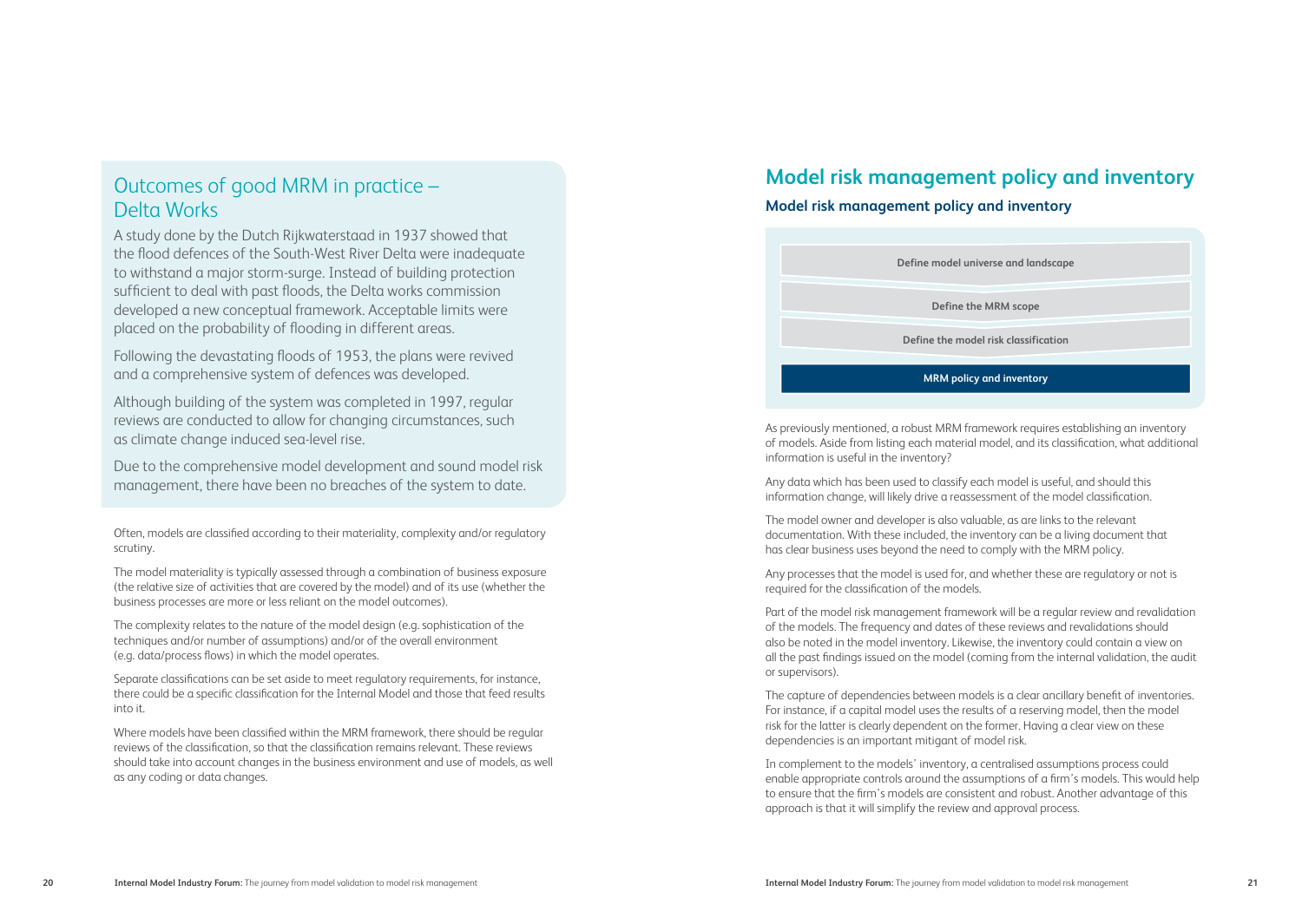Finally, a robust MRM framework should define clear risk appetite statements and derive<br>them into managemble indicators. This can belp reporting on model risk exposure them into manageable indicators. This can help reporting on model risk exposure, how this risk is being mitigated and facilitate the integration within the reporting of the firm's other risks. Such indicators could be produced based on statistics derived from the inventory (e.g. number of models having been reviewed, number and type of findings opened, frequency of reviews, timeliness of remediation, etc.). Whilst each organisation should create a risk appetite statement unique to their own view of risk and materiality, this paper recognises that this is not straight forward and will require careful consideration. The following example provides an illustration of what a group MRM risk appetite statement may look like.

*"We have very limited tolerance for model risk where inaccuracies would result in poor decision making, material financial misstatement, disruption or delay to disclosure of results, widespread customer detriment, or impact the reputation of the Group. However, we accept that we cannot completely eliminate the risk and are prepared to tolerate a degree of model uncertainty, provided it remains within pre-set operating ranges.* 

*We will set minimum standards for the documentation and operation of financial models, which must be followed to mitigate higher than acceptable exposure."* 

Regarding a clear example of a model risk appetite we also refer to the Delta works example discussed previously. Following the 1953 flooding the Dutch government had a low risk appetite for future large scale flooding and hence the Delta works commission developed a new conceptual framework reflecting this risk appetite. Acceptable limits were placed on the probability of flooding in different areas. As mentioned previously no significant flooding has occurred since this framework was put in place.

# The ongoing Model Risk

Once the framework has been established it is important to develop a robust cycle for MRM. This cycle should ensure that each model adheres to the MRM policy in the sense of when the reassessment of risk takes place as well as how, when and to where the results are ultimately reported.

#### **The Ongoing MRM cycle**



The diagram above provides an illustration of how the ongoing MRM cycle may look with a possible distinction between lines 1 and 2.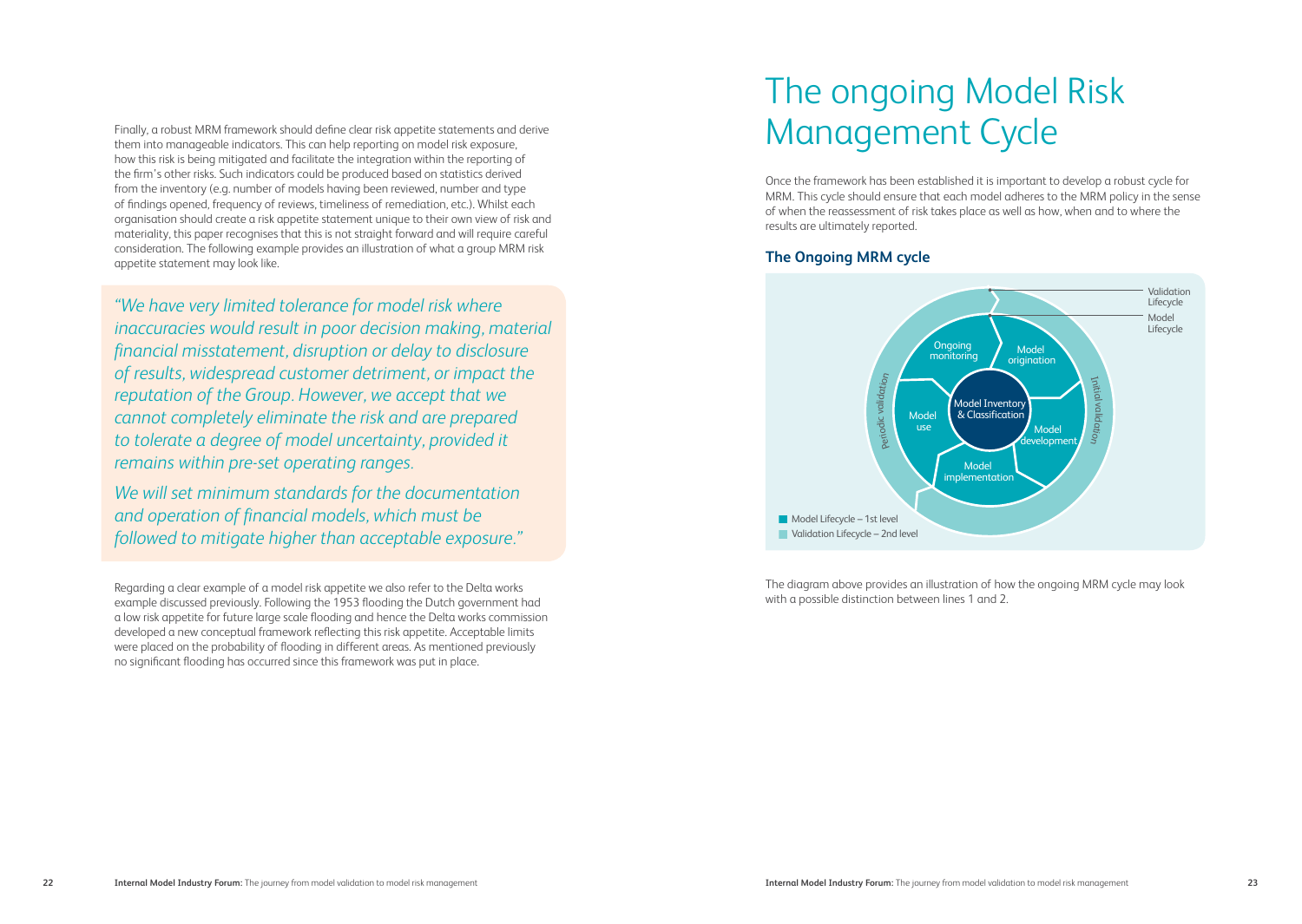### **Model origination**

#### **The Ongoing MRM cycle**



Each model should have a (business) owner and a clearly defined purpose. As such, this should be determined as part of the model origination. The model requirements derive from this purpose and should be drafted under the responsibility of the model owner. When determining these requirements, the mitigation of model risk should be considered. In certain circumstances or organisations the validation may issue a non-binding opinion regarding the proposed model. However, this opinion should not influence the validation to be performed at a later stage.

### **Model development and initial validation**



**The Ongoing MRM cycle**

When considering the development of a new model, the model developer should define acceptance criteria with the model owner (i.e. "how good" the model should be). The criteria should be defined with reference to the overall MRM policy and specifically, the risk appetite statement and materiality set by the risk function. The model risk function will then review these criteria with the developers and model owner, acknowledging that "over-engineering" and "gold-plating" a new model to meet the perceived requirements of the risk function add costs to the business without necessarily reducing model risk. Equally, a model design which is incapable of meeting the requirements of the MRM process will waste development effort. Compliance with the criteria should be confirmed by either Validation or, in the case that the model is not subject to direct validation, the Risk function. The MRM framework should set out when the Model Risk function is involved in the modelling process and hence, this also does not necessarily mean that they will be involved in the review of all models. This is likely to be done on the basis of the materiality and complexity of the business decisions that the model supports.

By reaching early agreement, the development and validation efforts can be optimised to the requirements of MRM.

A robust MRM framework, which considers model risk from the start of the process, and making sure that testing is appropriate, expensive failures can be avoided. It can be too expensive, or too late to rectify errors later in the process.

Clear coding standards should be applied across all model developments. This should ensure easier comparisons between models and faster development and testing times in future.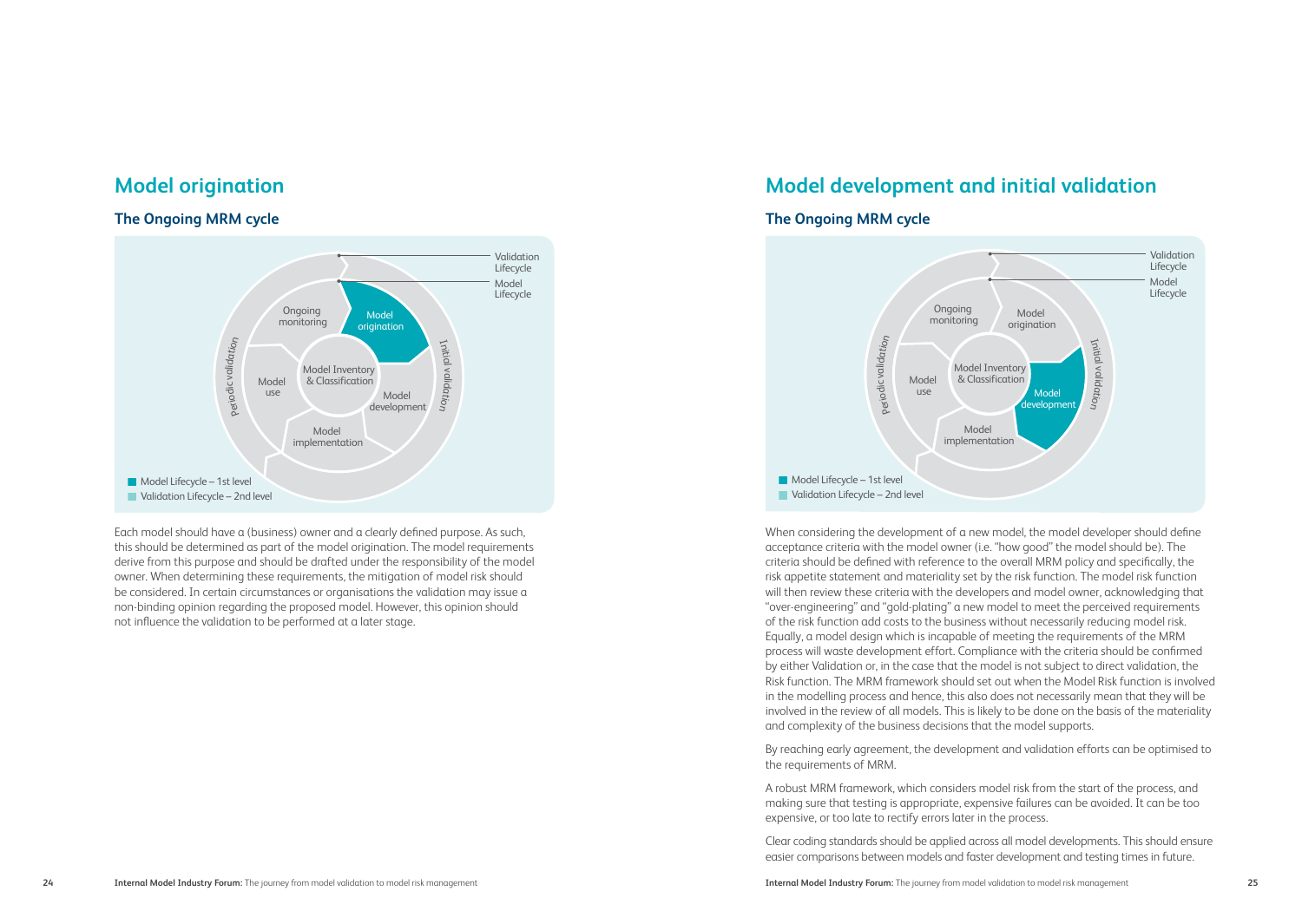This also mitigates model risk, in that the coding standards should make the model more understandable in the event that a new modeller needs to work on it.

As part of the model development, rigorous validation and testing should be applied. This should reflect all parts of the model specification and requirements.

### **Model implementation**

#### **The Ongoing MRM cycle**



Models should be implemented in a secure, "production" environment, where sufficient controls are available to ensure that the results are reliable.

Versioning should be applied to each implementation of a model's code, data and assumptions. This ensures the replicability of model results from historic periods and helps to meet regulatory requirements. For general purposes, the model should be run on the latest, most relevant versions.

The model should be backed-up and protected from accidental or malicious damage. For instance, in the production environment, the model code should be read-only.

The users responsible for each change of the model and each run should be recorded. These users then have primary responsibility for ensuring that the model controls are appropriately applied.

Models should also be tested and validated (generally by an IT control function) at the point at which they are implemented. This ensures that the model as implemented meets its requirements.

## **Model use**

#### **The Ongoing MRM cycle**



Controls should be applied to both the running of the model and the use of the results. The provenance and sign-off of data and assumptions should be traceable through the model from input to output. This way, trust in the results of the model can be maintained.

It should be noted that MRM does not seek to harmonise the controls applied to all models across an organisation but rather to ensure appropriate controls are in place to minimise the probability that models will produce misleading outcomes or outcomes that are misinterpreted, leading to poor decisions being taken. The following simplified example compares differing controls that may be applied to three separate models within a non-life insurer:

| Control                        | <b>Capital Model</b> | <b>Pricing Model</b> | <b>Reserving Model</b> |
|--------------------------------|----------------------|----------------------|------------------------|
| Regulatory body approval       |                      | x                    | X                      |
| Board-level sign-off           |                      | x                    |                        |
| Head of business unit sign-off | ✔                    | ✔                    | V                      |
| Independent validation         |                      | x                    | x                      |
| Internal audit                 |                      | ັ                    |                        |
| External audit                 | x                    | x                    |                        |
| Peer review                    |                      |                      |                        |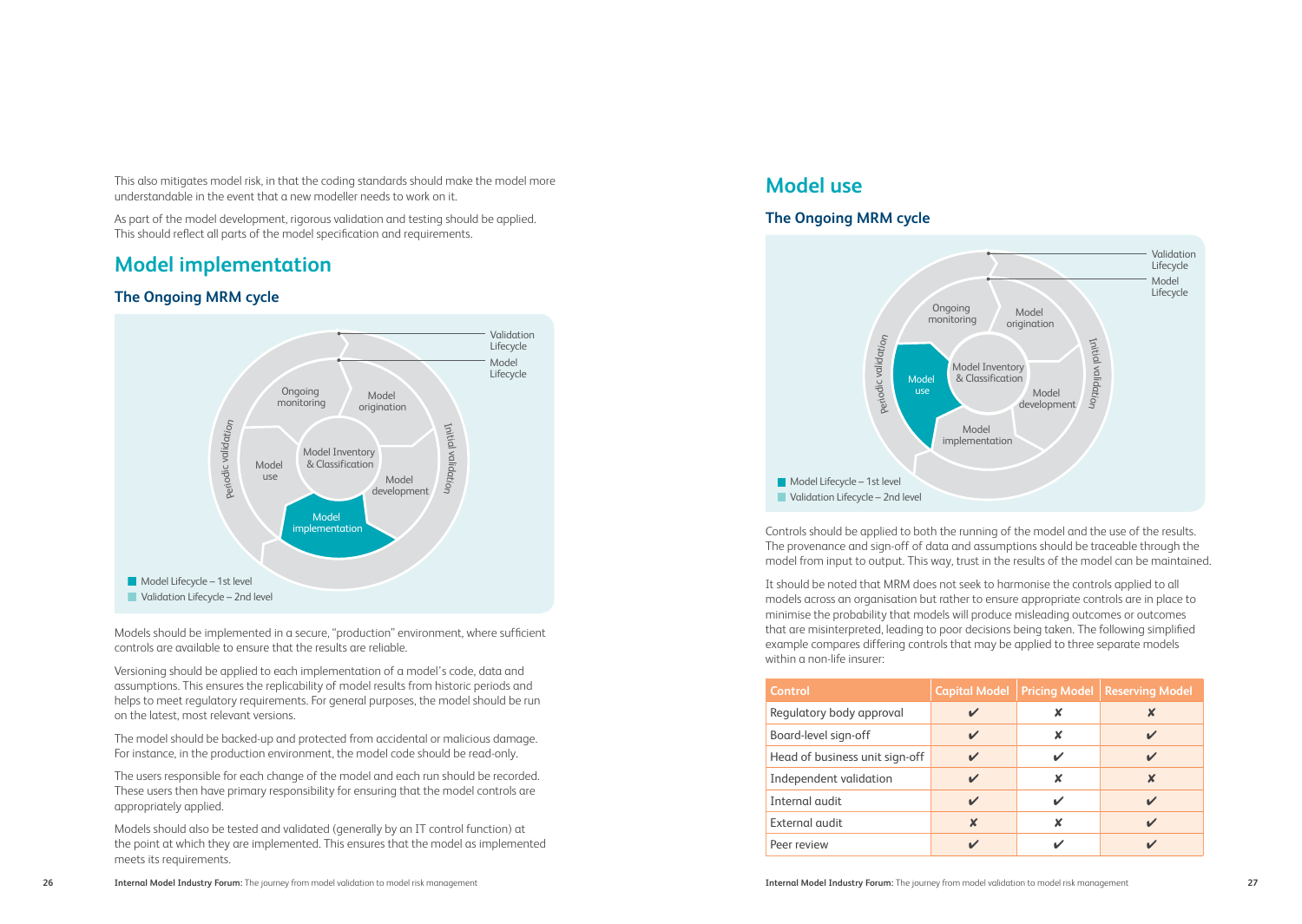The differing level of controls would be defined by the MRM policy with reference to the key metrics identified by the insurer that best reflect the risk profile.

# Outcomes of poor MRM in practice – Shell Reserves Overstatement

Shell announced false or misleading proven reserves and reserves replacement ratios to the market throughout the period 1998 to 2003 inclusive. The FSA imposed a fine of £17 million. There was a \$450 million settlement with European and American shareholders due to the overstatement. The FSA ruled that Shell had: "...failed to put in place or maintain adequate systems or controls over its reserves estimation and reporting processes".

This was due to a set of assumptions which were not in-line with the regulatory requirement (Securities and Exchange Commission Rule 4-10). Assumptions and production forecasts were "reverseengineered" to produce replacement ratios that would support the reserve figures. By failing to put in place adequate systems and controls, and by failing to act on indications and warning that its proved reserves were wrong, the FSA concluded that Shell had committed market abuse.

Ensuring that models and key assumptions are sufficiently transparent, tested and subject to challenge and sign-off from all three lines of defence as well as having oversight from control bodies and the Board of Directors, failures of controls, such as occurred at Shell can be avoided or managed appropriately. It is well known that some insurers have struggled with similar problems in the past and hence, the insurance industry has control frameworks in place to manage and mitigate these risks. An appropriate MRM framework consisting of a robust control framework could allow to reduce and manage appropriately these risks.

### **Ongoing monitoring**

#### **The Ongoing MRM cycle**



Models should be monitored on an ongoing basis to ensure they remain relevant and appropriate for use.

As part of ongoing monitoring, it is useful to report regularly to the board on the state of the company's exposure to model risk. Examples of appropriate metrics might include the proportion of the company's models that are compliant with the policy, and the number of risk events involving models.

A robust MRM framework with sound ongoing monitoring that the models were being appropriately used and they were still relevant to the fund's business practices would have helped to mitigate the risks of collapse at LTCM. Ongoing monitoring activities which could have helped in this respect include stress testing of assumptions, back testing and monitoring of model performance.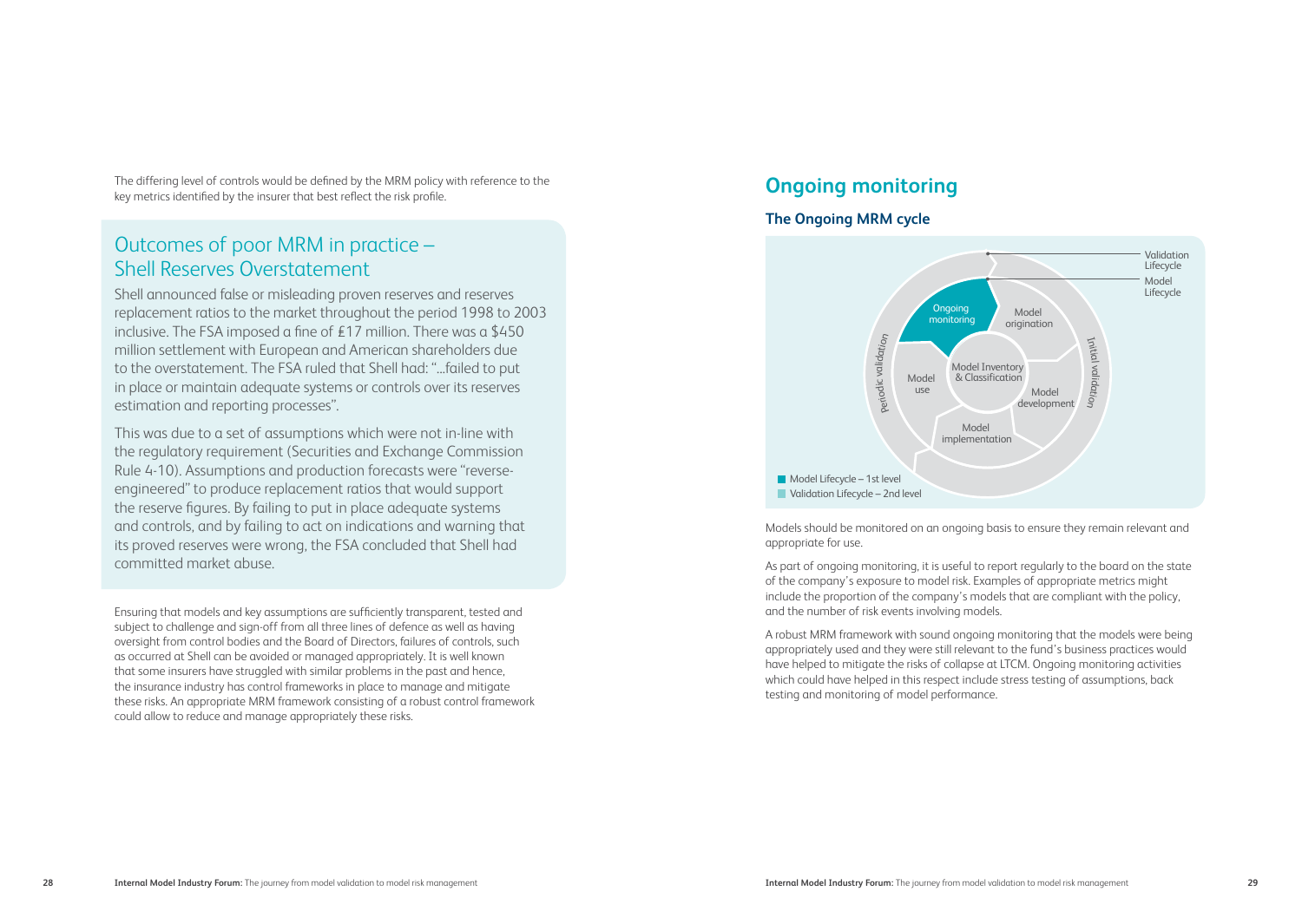# Outcomes of poor MRM in practice Long-Term Capital Management (LTCM)

LTCM was a hedge-fund which operated between 1994 and 2000. It was based on the theories of Directors Merton Black and Robert Scholes, who won the 1997 Nobel Prize for economics for their work on the valuation of derivatives.

The fund's strategy relied on using quantitative models to find arbitrage opportunities between liquid securities, combined with high financial leverage. Over time, the fund grew with its successes and was unable to find sufficient arbitrage opportunities to invest in. As a result, it expanded into other strategies. In 1997 and 1998, as a result of the Asian and Russian financial crises, the markets moved unfavourably for the positions held by LTCM. This caused significant losses over a period of months and redemption requests by its capital providers.

Overall, LTCM lost \$4.6 billion as a result of very high leverage combined with a reliance on mathematical models that did not capture the potential market movements accurately.

# **Periodic validation**

#### **The Ongoing MRM cycle**



Models should undergo a periodic validation process to ensure that they remain relevant for their use within decision making. This monitoring should consider the business environment, any model changes or changes in use, any legal or regulatory changes, as well as any changes in model requirements.

Regular validation of the model is required, where the frequency and depth of the validation will depend on the model risk. Knowing the critical drivers of model validity will also determine the frequency of review. For instance, a model dependent on the asset returns is likely to require more frequent review than one dependent on mortality rates. The frequency of model review will also depend on regulatory requirements.

The testing and validation applied during the periodic validation is likely to have a lighter touch than that applied during model development. More in-depth testing can be used, where required, to investigate deviations from expected model performance.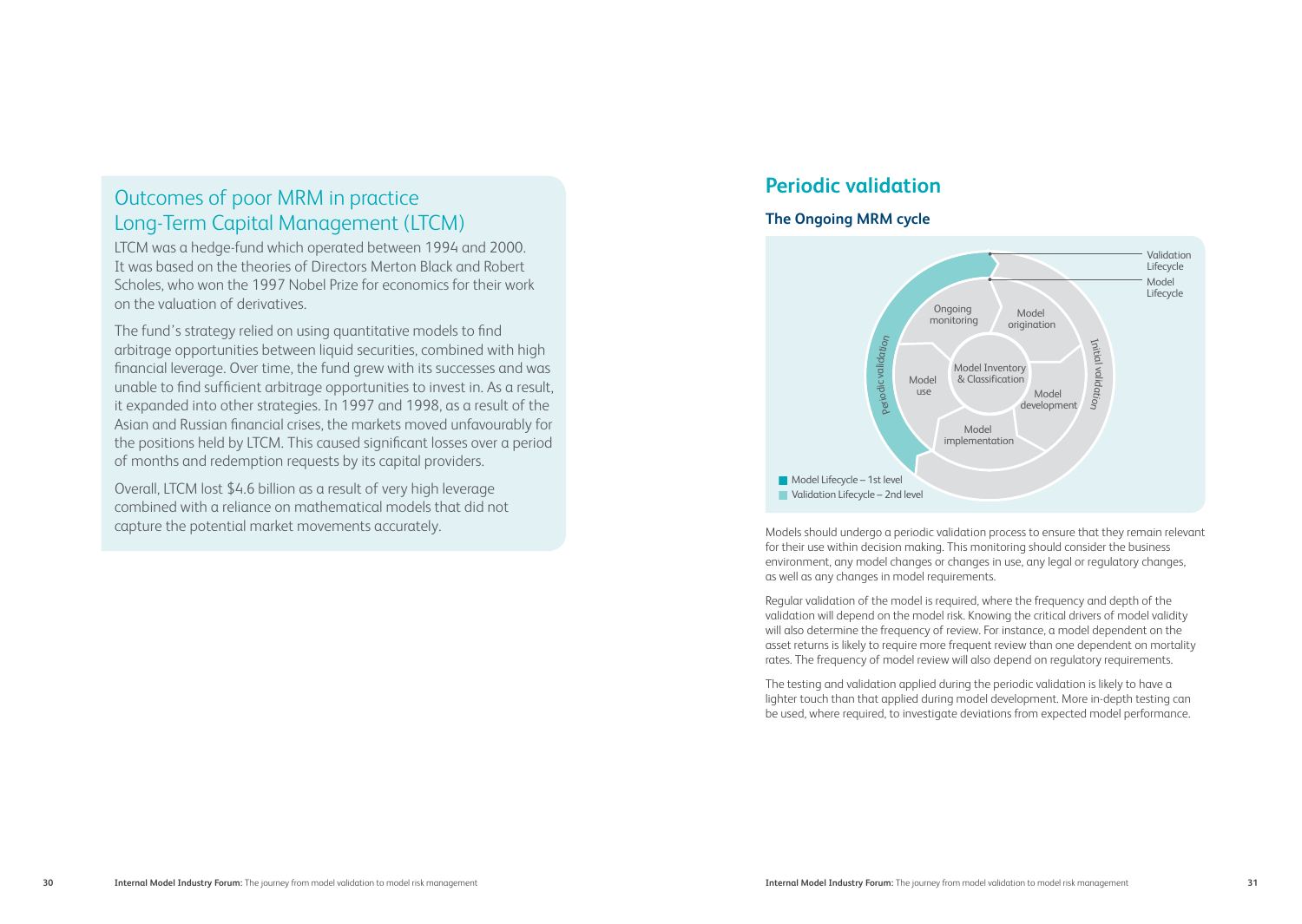# **Model inventory & classification**

#### **The Ongoing MRM cycle**



As mentioned earlier in this paper, the model inventory and classification is an important element and will remain within the ongoing MRM cycle. The illustration below provides a simplified example of the types of fields a model inventory may include.

|  | <b>Dimension</b>                    | <b>Capital Model</b>    | <b>Reserving Model</b>                                                                                                                            |
|--|-------------------------------------|-------------------------|---------------------------------------------------------------------------------------------------------------------------------------------------|
|  | Model<br>characteristics            | Item description        | ID, name, version, category,<br>champion/challenger, in-house/<br>vendor, data source(s), methodology,<br>output, platform/system                 |
|  |                                     | Model use               | Use category, detailed use,<br>use frequency, underlying                                                                                          |
|  |                                     | <b>Model dependency</b> | Upstream models, downstream<br>models, associated challenger/<br>champion models                                                                  |
|  | Governance<br><b>Classification</b> | Key stakeholders        | Vendor (if applicable), legal entity,<br>geography, business unit/LoB,<br>owners, developers, validators, users,<br>implementer, business sponsor |
|  |                                     | <b>Key dates</b>        | Submission date, approval date,<br>deployment date, last validation<br>date, next scheduled validation date                                       |
|  |                                     | <b>Key dimensions</b>   | Materiality, model usage, external<br>impact, classification result                                                                               |
|  | Risk & Control                      | Validation              | Validation status, last validation<br>type, model risk assessment results,<br>validation frequency                                                |
|  |                                     | <b>Risk</b>             | Issues from validation (notices),<br>regulatory/audit issues, limitations,<br>ongoing monitoring status                                           |
|  |                                     | Mitigation              | Compensating controls, remediation<br>action plans, use restrictions                                                                              |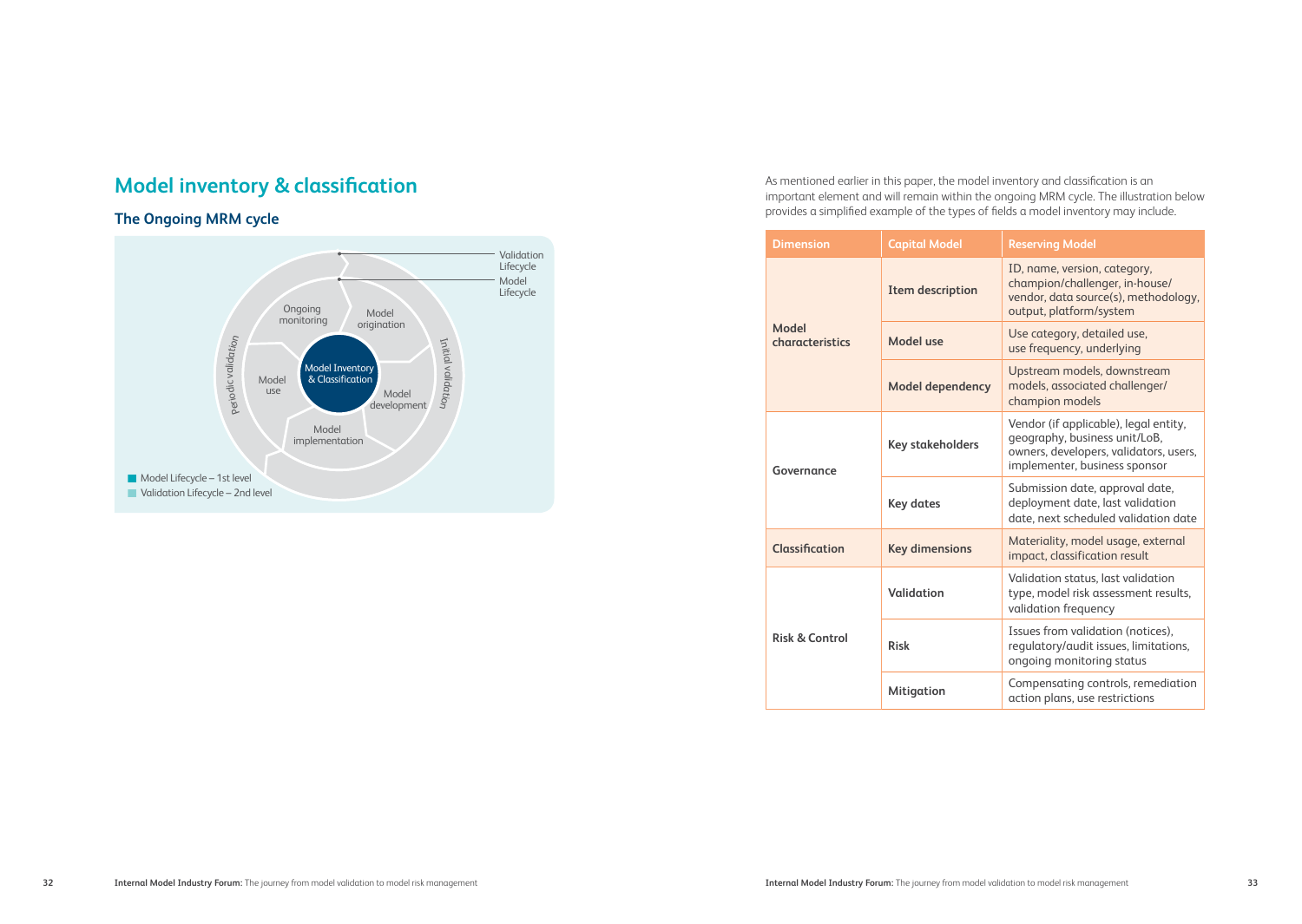# **Example model risk classification**

The application of risk classifications to a company's models is still an emerging practice. As such, the best practice is still developing. Typically, a risk classification would consider a model's materiality and complexity. The use of the model is also usually considered, for instance, a model for regulatory reporting will typically have specific requirements. The diagram below shows an example Model Risk Classification methodology.

In the example methodology, 2 factors are considered:



# **Example Model Risk Management Policy**

The starting point for an effective Model Risk Management process, is a Model Risk Management Policy which has the support of the Board. The diagram below shows the typical documents that would comprise such a policy:

#### **Focus on the set of MRM-related documents**

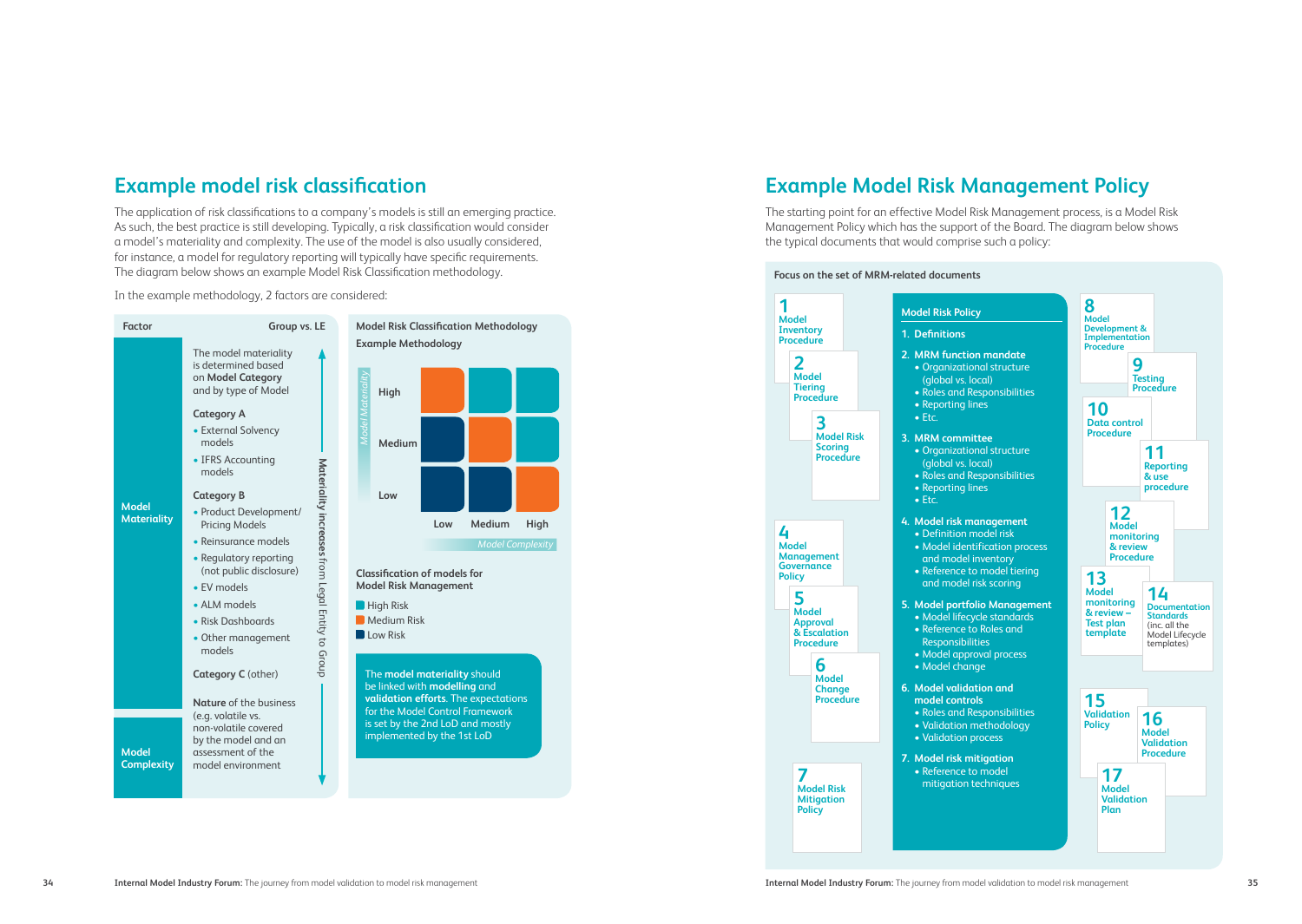# Our project team

We would like to thank those listed below for their work on this document. It should be noted that contributions have been made in a personal capacity and any views expressed are those of the individuals concerned and not their employers.

#### **Workstream leader:**

**Philip Whittingham**, Head of Model Validation and Risk Governance (including Operational Risk), XL Catlin

#### **Consultancy support:**

**Marc Taymans**, Managing Partner, Risk Dynamics, part of McKinsey & Company mtaymans@riskdynamicsgroup.com

**Roel Van den Heuvel**, Associate Partner, Risk Dynamics, part of McKinsey & Company rvandenheuvel@riskdynamicsgroup.com

**Robert Mumford**, Senior Manager, Risk Dynamics, part of McKinsey & Company rmumford@riskdynamicsgroup.com

**Alistair Esson**, Manager, Risk Dynamics, part of McKinsey & Company aesson@riskdynamicsgroup.com

#### **Workstream members:**

**Andrew Hitchcox**, Tokio Marine Kiln

**Bianca Hanscombe**, Aviva

**David Innes**, RSA Group

**Elizabeth Cabrera**, Talbot Underwriting

**Michael Hosking**, Faraday

**Peter Telford**, Legal & General

**Roger Dix**, Wesleyan

# Our steering committee

#### The IMIF steering committee comprises:

**Phil Whittingham**, IMIF Chairman, XL Catlin

**Kieran Barnes**, Bank of England (PRA)

**Raphael Borrel**, LV=

**Sebastien Delfaud**, Bank of England (PRA)

**Vishal Desai**, Bank of England (PRA)

**Steven Graham**, Institute and Faculty of Actuaries

**Joe Reid**, Standard Life

**Michael Hosking,** Faraday **Eamon McGinnity**, KPMG **Matthew Pearlman**, LCP **David Skinner**, PwC **Grace Sweeney**, Central Bank of Ireland **Russell Ward**, Milliman **Carolyn Williams**, IRM **Neal Writer**, EY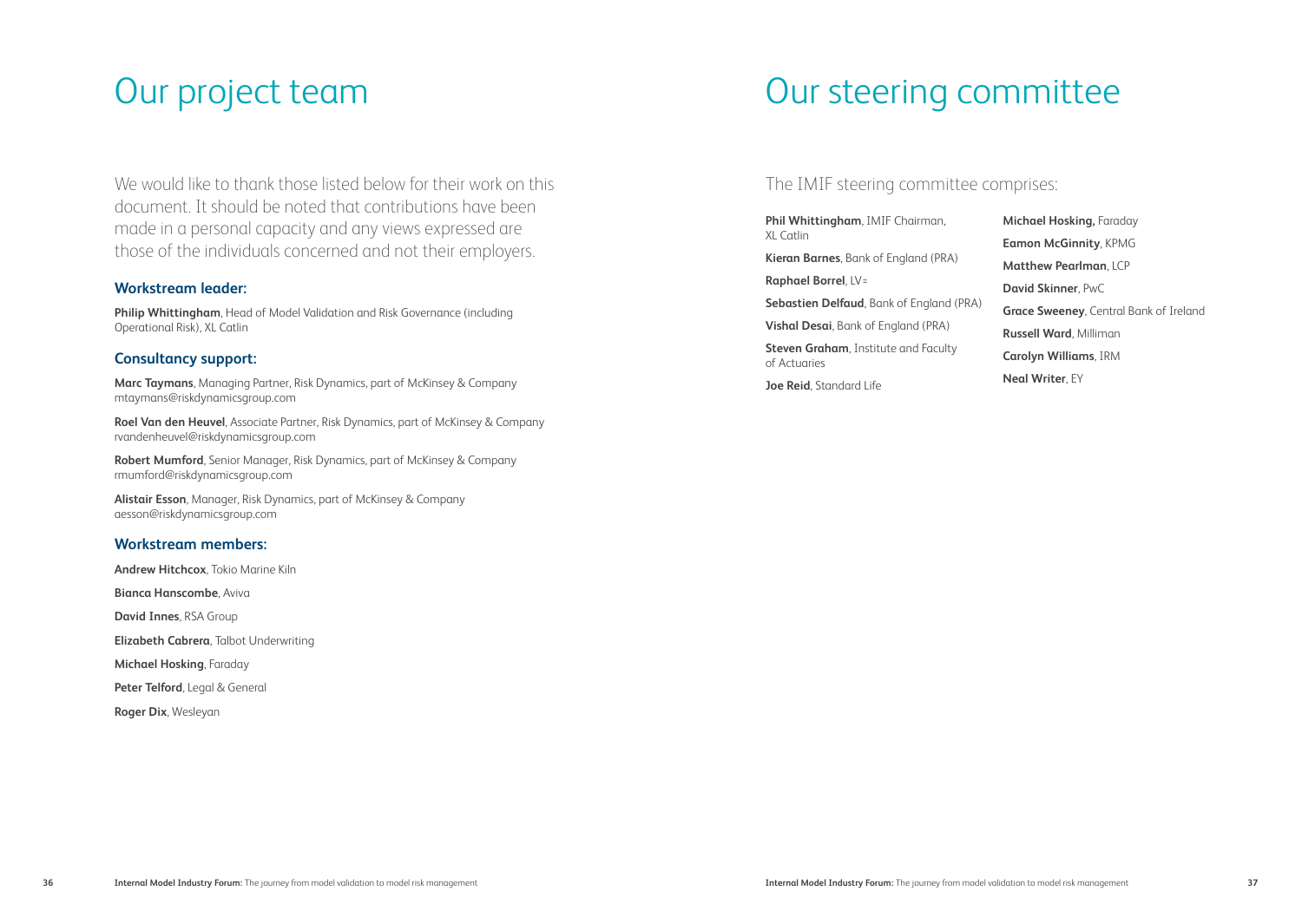# Additional MRM reference material

Alongside the contributions of those listed above, this paper has also considered the following publications in the area of, or relating to, model risk management:

**Model Risk** – illuminating the black box by the Model Risk Working Party of the Institute and Faculty of Actuaries, 29 June 2017.

**Leading practices in model management by the CRO Forum**, March 2017.

**The evolution of model risk management by McKinsey & Company**, 2 January 2017.

**Model Risk Management – Practices and Principles by the North American CRO Council**, August 2016.

**Model Risk – Daring to open up the black box by the Model Risk Working Party of the Institute and Faculty of Actuaries**, 23 March 2015.

**SR Letter 11-7: Supervisory Guidance on Model Risk Management**. Board of Governors of the Federal Reserve System Office of the Comptroller of the Currency.

Long-Term Capital Management **https://en.wikipedia.org/wiki/Long-Term Capital Management**

Shell

**https://www.fca.org.uk/publication/final-notices/shell\_24aug04.pdf https://www.theguardian.com/business/2009/may/31/royal-dutch-shellcompensation-shareholders**

PRA CP26/17

**https://www.bankofengland.co.uk/prudential-regulation/publication/2017/ model-risk-management-principles-for-stress-testing**